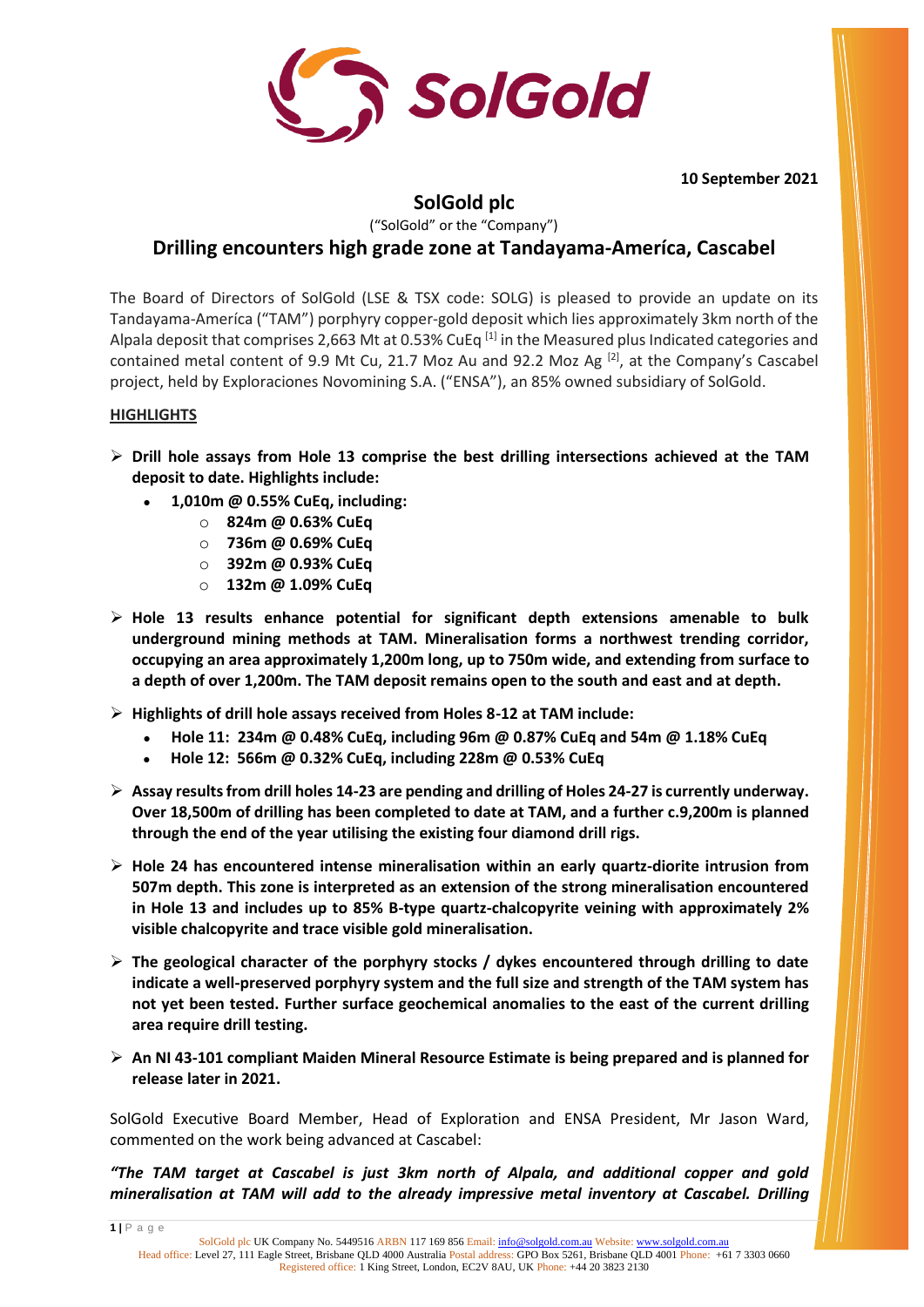

*results at TAM to date, and preliminary work utilising Leapfrog GEO and EDGE software is revealing a prospective bi-modal resource that appears amenable to both bulk surface mining methods as well as bulk underground mining methods. The potential upside of higher-grade depth extensions beneath TAM is also adding exciting possibilities to the still growing Cascabel project.*

*Geotechnical, hydrogeological and metallurgical data is already being prepared to facilitate the conversion of future resources to reserves, and this seems likely to have a major beneficial impact on the development of the Cascabel property as a whole as studies progress in 2022."*

*[1] Copper Equivalent (CuEq) is currently calculated (assuming 100% recovery of copper and gold) using a Gold Conversion Factor of 0.751 (CuEq = Cu + Au x 0.751), calculated from a current nominal copper price of US\$3.30/lb and a gold price of US\$1,700/oz.*

*[2] See "Cascabel Property NI 43-101 Technical Report, Alpala Porphyry Copper-Gold-Silver Deposit - Mineral Resource Estimation, January 2021" with an Effective date: 18 March 2020 and Amended Date: 15 January 2021 (the "Amended Technical Report"), filed at [www.Sedar.com](http://www.sedar.com/) on January 29, 2021.* 

### **FURTHER INFORMATION**

The TAM target lies approximately 3km north of the Alpala deposit, at the Cascabel project, held by ENSA, an 85% owned subsidiary of SolGold. The project area lies within the Imbabura province of northern Ecuador approximately 100 km north of the capital city of Quito and approximately 50 km north-northwest of the provincial capital, Ibarra (**Figure 1**).

Drilling from the TAM porphyry copper-gold deposit at Cascabel has intersected highly significant copper and gold mineralisation with Hole 13 returning intercepts of over 500m% CuEq. Final assay results from drill holes 8-13 are provided in **Table 1**.

Assay results from drill holes 14-23 are pending and drilling of Holes 24-27 is currently underway. Over 18,500m of drilling has been completed to date at TAM (**Figure 2**) and a further c.9,200m is planned through the end of the year utilising the existing four diamond drill rigs.

The geological character of the porphyry stocks / dykes encountered through drilling to date indicate a well-preserved porphyry system and the full size and strength of the TAM system has not yet been tested. Additional surface geochemical anomalies ("A1" and "A2") to the east of the current drilling area require drill testing for deeper portions of the system (**Figure 2**).

Previous drilling and surface rock-saw channel sampling results at TAM to date revealed near-surface mineralisation amenable to bulk surface mining methods. Hole 13 results enhance potential for significant depth extensions amenable to bulk underground mining methods (**Figure 3**).

Mineralisation at TAM forms a northwest trending corridor, occupying an area approximately 1,200m long, up to 750m wide, and extending from surface to a depth of over 1,200m. The TAM deposit remains open to the south and east and at depth.

Hole 24 is currently drilling approximately 160m northwest and 160m deeper than Hole 13 and has encountered intense mineralisation within an early quartz-diorite intrusion from 507m depth. This zone is interpreted as an extension of the strong mineralisation encountered in Hole 13 and includes up to 85% B-type quartz-chalcopyrite veining with approximately 2% visible chalcopyrite and trace visible gold mineralisation (**Figure 4**).

An NI 43-101 compliant Maiden Mineral Resource Estimate is being prepared and is planned for release later in 2021.

**2 |** P a g e

SolGold plc UK Company No. 5449516 ARBN 117 169 856 Email[: info@solgold.com.au](mailto:info@solgold.com.au) Website[: www.solgold.com.au](http://www.solgold.com.au/) Head office: Level 27, 111 Eagle Street, Brisbane QLD 4000 Australia Postal address: GPO Box 5261, Brisbane QLD 4001 Phone: +61 7 3303 0660 Registered office: 1 King Street, London, EC2V 8AU, UK Phone: +44 20 3823 2130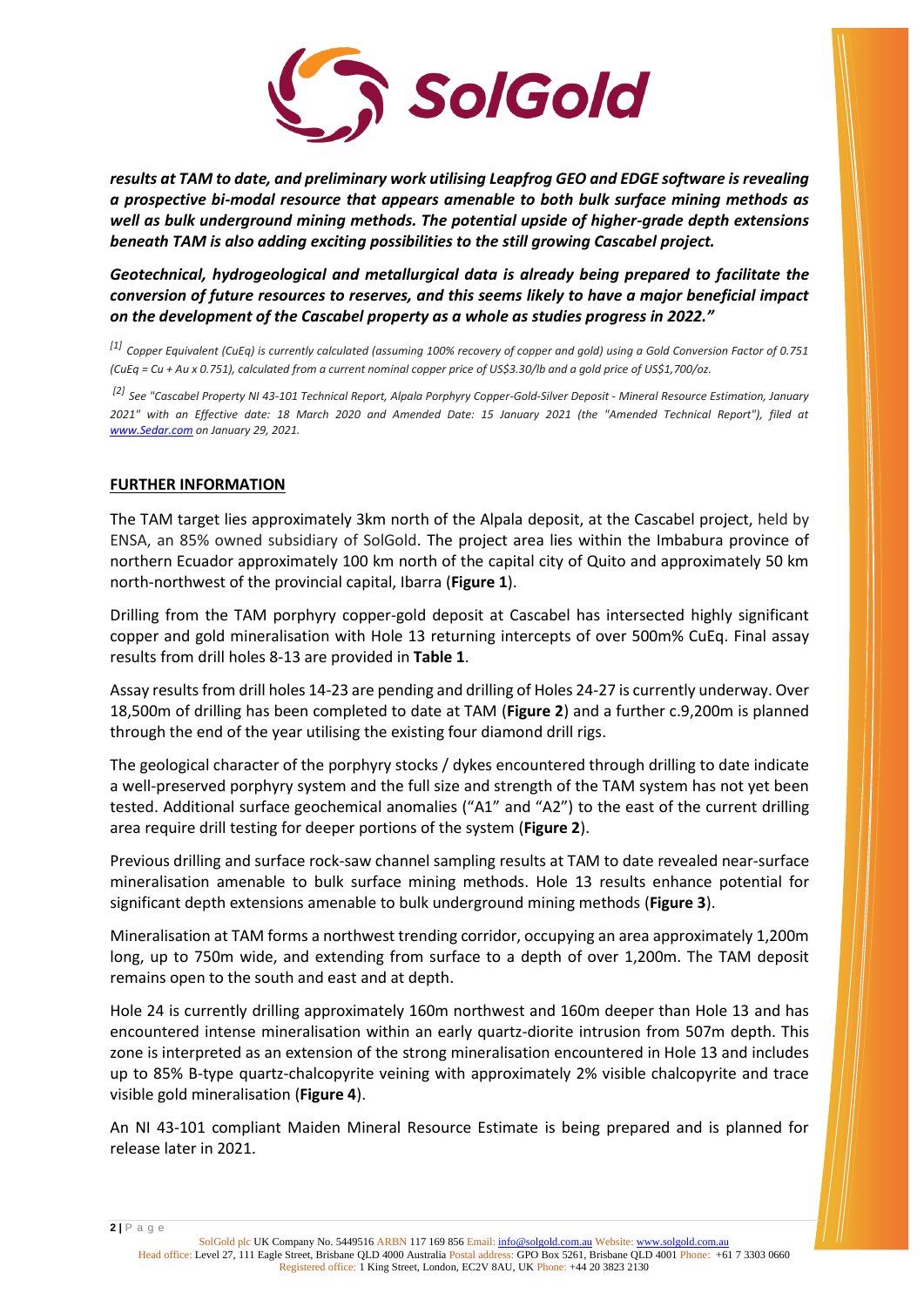



**Figure 1:** Location of the TAM, Alpala and Aguinaga deposits at the Cascabel project.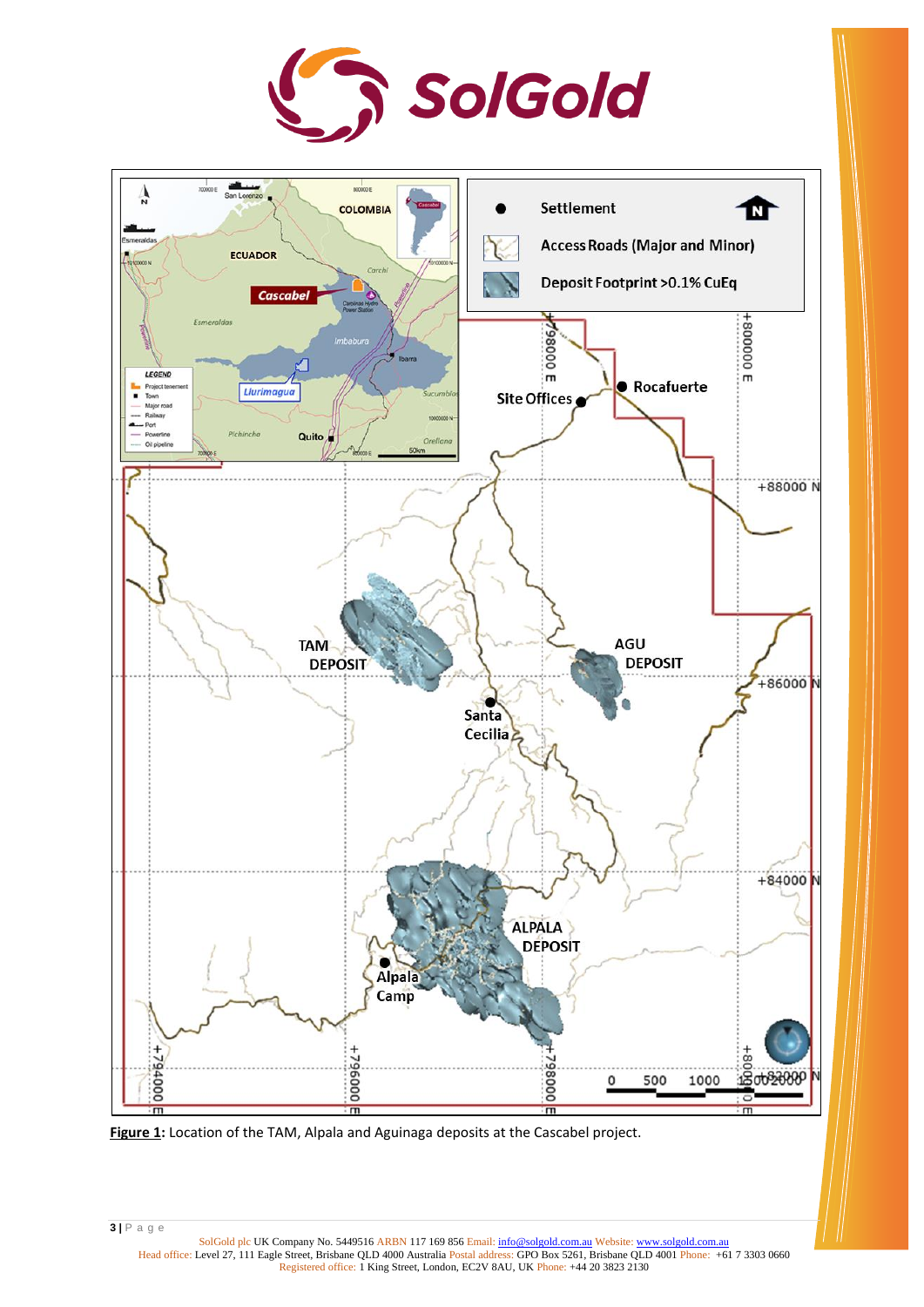

| <b>Hole ID</b> | From<br>m | To<br>m | Interval<br>m | Cu<br>% | Au<br>g/t | Cu.Eq<br>% | Cut-off<br>(CuEq%) | $m\%$<br>(CuEq%) |
|----------------|-----------|---------|---------------|---------|-----------|------------|--------------------|------------------|
| TAD-20-008     | 200       | 364     | 164           | 0.11    | 0.07      | 0.16       | 0.10               | 26.2             |
| TAD-20-009     | 314       | 822     | 508           | 0.16    | 0.08      | 0.22       | 0.10               | 111.8            |
|                | 642       | 820     | 178           | 0.25    | 0.11      | 0.34       | 0.20               | 60.5             |
|                | 944       | 1,262   | 318           | 0.16    | 0.07      | 0.21       | 0.10               | 66.8             |
| TAD-20-010     | 22        | 152     | 130           | 0.15    | 0.10      | 0.22       | 0.10               | 28.6             |
| TAD-20-011     | 494       | 728     | 234           | 0.26    | 0.29      | 0.48       | 0.10               | 112.3            |
|                | 494       | 632     | 138           | 0.35    | 0.42      | 0.67       | 0.20               | 92.5             |
|                | 498       | 594     | 96            | 0.45    | 0.57      | 0.87       | 0.30               | 83.5             |
|                | 502       | 556     | 54            | 0.60    | 0.78      | 1.18       | 0.40               | 63.7             |
| TAD-20-012     | 730       | 1,296   | 566           | 0.24    | 0.12      | 0.32       | 0.10               | 181.1            |
|                | 780       | 1,008   | 228           | 0.37    | 0.21      | 0.53       | 0.20               | 120.8            |
|                | 814       | 990     | 176           | 0.43    | 0.25      | 0.61       | 0.30               | 107.4            |
|                | 822       | 988     | 166           | 0.44    | 0.26      | 0.63       | 0.40               | 104.6            |
| TAD-20-013     | 194       | 1,204   | 1,010         | 0.30    | 0.34      | 0.55       | na                 | 555.5            |
|                | 194       | 1,018   | 824           | 0.33    | 0.40      | 0.63       | 0.10               | 519.1            |
|                | 246       | 982     | 736           | 0.36    | 0.44      | 0.69       | 0.20               | 507.8            |
|                | 246       | 638     | 392           | 0.42    | 0.68      | 0.93       | 0.30               | 364.6            |
|                | 674       | 940     | 266           | 0.32    | 0.19      | 0.47       | 0.30               | 125.0            |
|                | 248       | 388     | 140           | 0.43    | 0.68      | 0.94       | 0.40               | 131.6            |
|                | 398       | 638     | 240           | 0.43    | 0.70      | 0.96       | 0.40               | 230.4            |
|                | 314       | 386     | 72            | 0.48    | 0.97      | 1.20       | 0.70               | 86.4             |
|                | 498       | 630     | 132           | 0.48    | 0.81      | 1.09       | 0.70               | 143.9            |

Notes:

1. Significant down-hole drill intercepts are reported using a data aggregation method based on copper equivalent (CuEq) cut-off grades with up to 10m internal dilution, excluding bridging to a single sample and with minimum intersection length of 50m.

2. True width of down-hole intersections reported are expected to be approximately 35-85% of the down-hole lengths, depending on the attitude of the drill hole. Drill hole inclinations range from -20 to -80 degrees.

3. Copper Equivalent is currently calculated (assuming 100% recovery of copper and gold) using a Gold Conversion Factor of 0.751 (CuEq = Cu + Au x 0.751), calculated from a current nominal copper price of US\$3.30/lb and a gold price of US\$1,700/oz.

4. Metre percent Copper Equivalent (m% CuEq) = interval length (m) x grade of the entire interval (CuEq%). M% CuEq calculation provides a standardised measure of comparing drilling intercepts by calculating an analogous interval length that would hold a CuEq% grade of 1% for each metre within the selected interval.

**Table 1:** Selected significant intercepts achieved in drill holes 8-13 at the TAM deposit, Cascabel.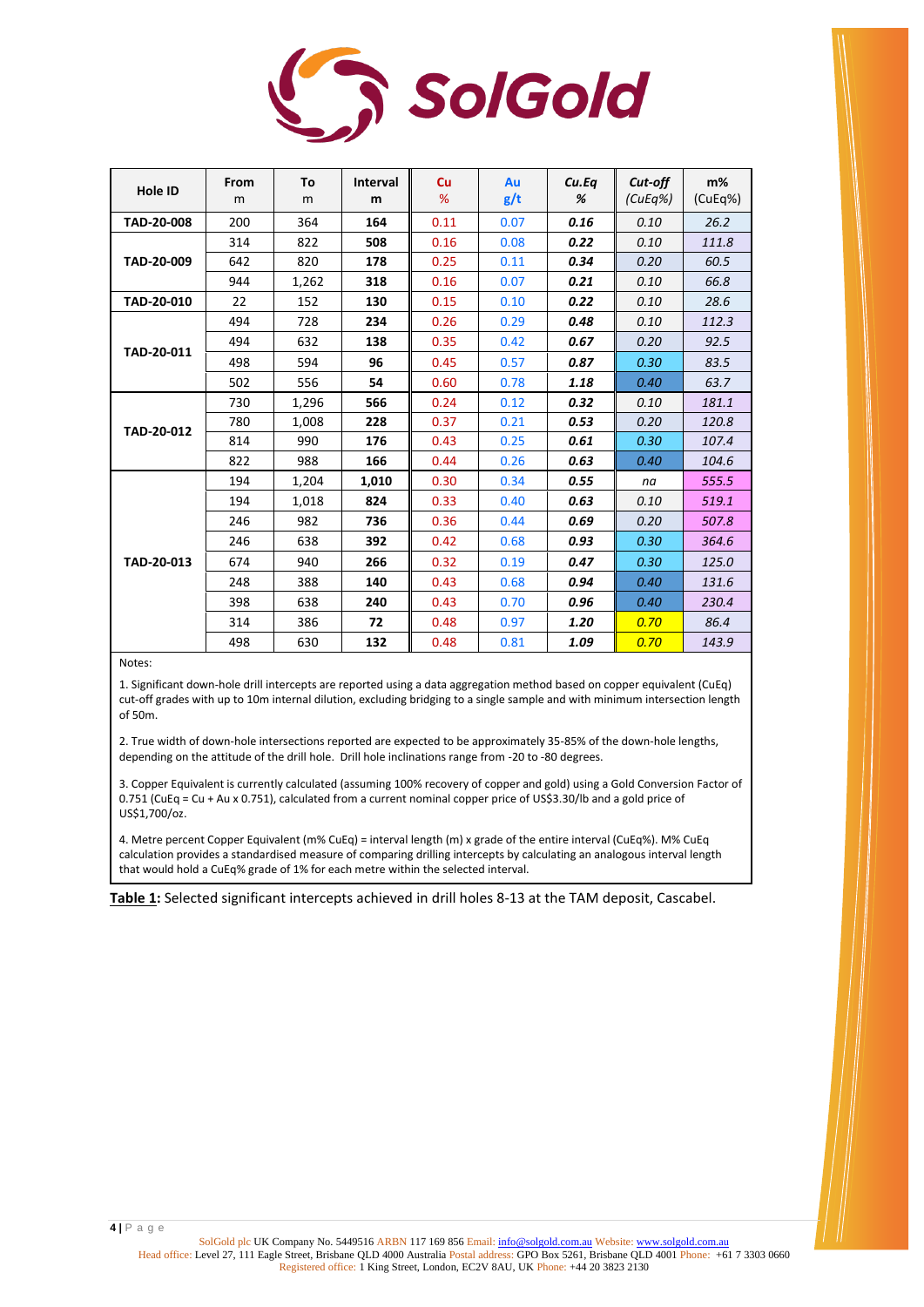



**Figure 2:** Drill Plan at the TAM target, looking down, showing current drill holes 24-27 in red, and planned drill holes in green, over soil Cu/Zn geochemical anomalism. Holes 1-13 display downhole CuEq assay grades. Drill holes 14-23 (black) have assays pending. Surface geochemical anomalies ("A1" and "A2") to the east of the current drilling area require drill testing for deeper portions of the system. Section line A-B corresponds to the centreline of the drill sections provided in Figure 3.

SolGold plc UK Company No. 5449516 ARBN 117 169 856 Email[: info@solgold.com.au](mailto:info@solgold.com.au) Website[: www.solgold.com.au](http://www.solgold.com.au/) Head office: Level 27, 111 Eagle Street, Brisbane QLD 4000 Australia Postal address: GPO Box 5261, Brisbane QLD 4001 Phone: +61 7 3303 0660 Registered office: 1 King Street, London, EC2V 8AU, UK Phone: +44 20 3823 2130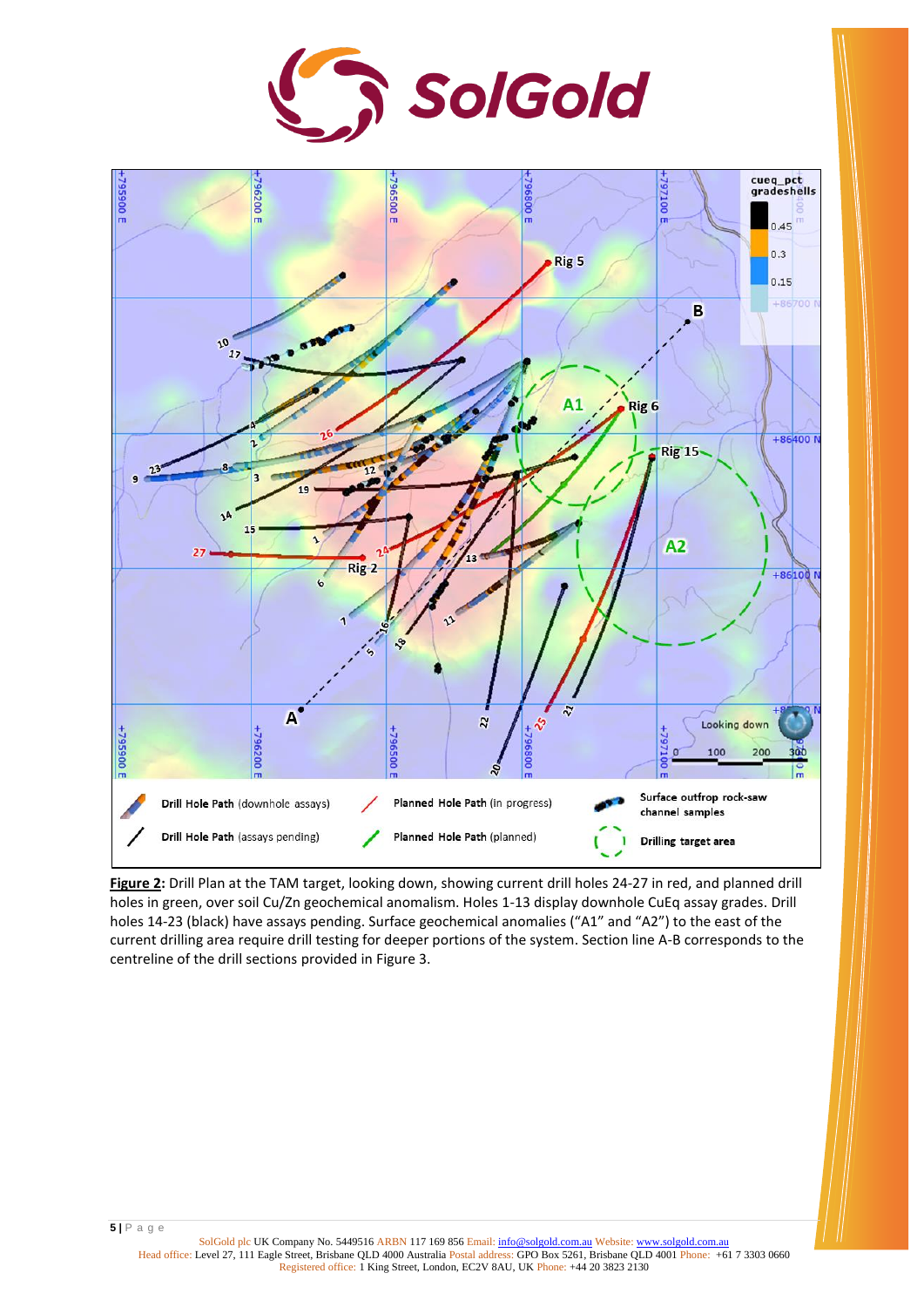



**Figure 3:** Drill Section A-B, looking northwest, with a window thickness of 150m, showing modelled geology and modelled grade shells at the TAM target where Low-, Medium- and High-Grade shells are modelled utilising CuEq cut-off grades of 0.15, 0.3 and 0.45 respectively. Limits of drilling data are indicated by black outline.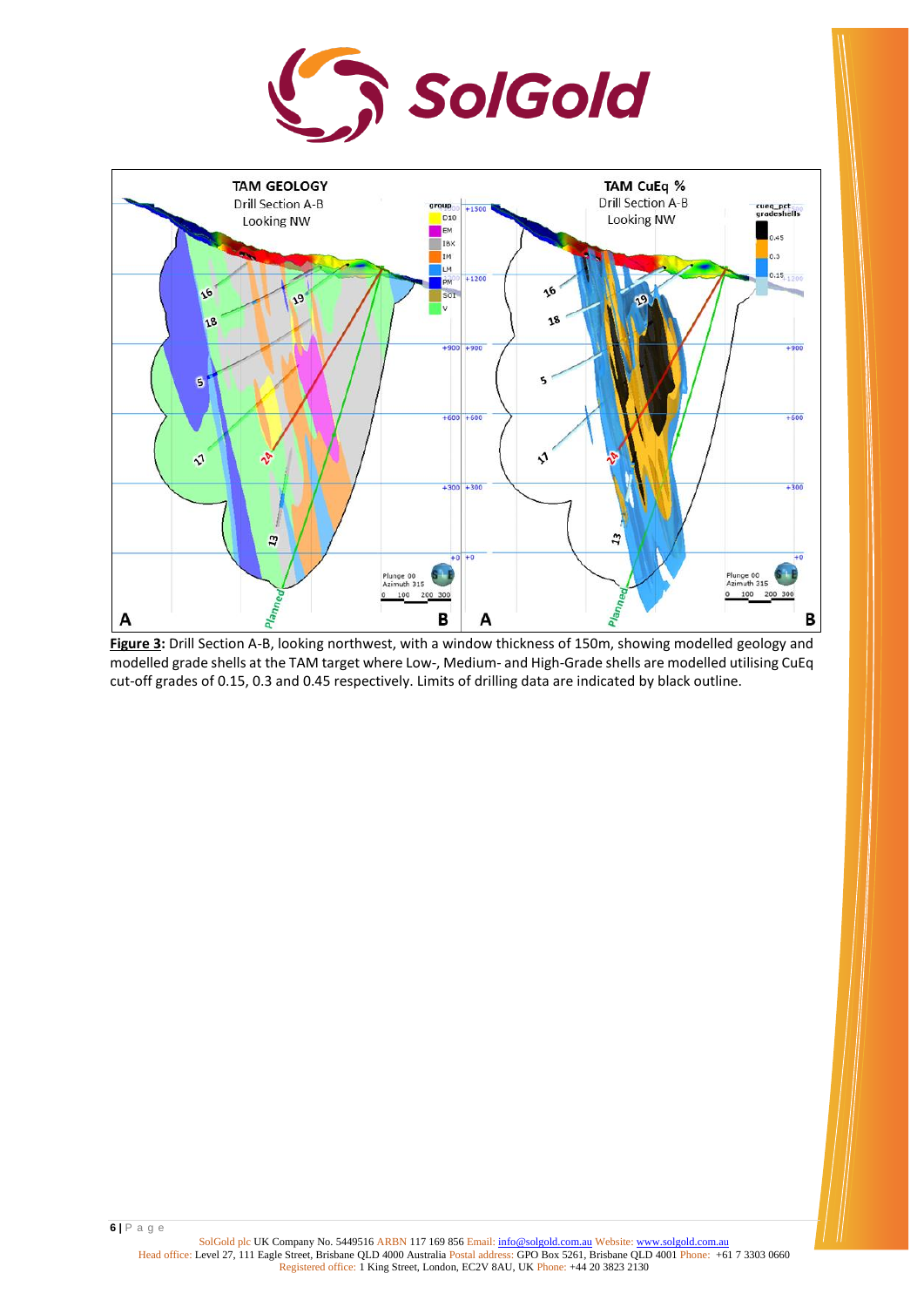



**Figure 4:** Selected drill core examples from Hole 24 including visible gold (TOP).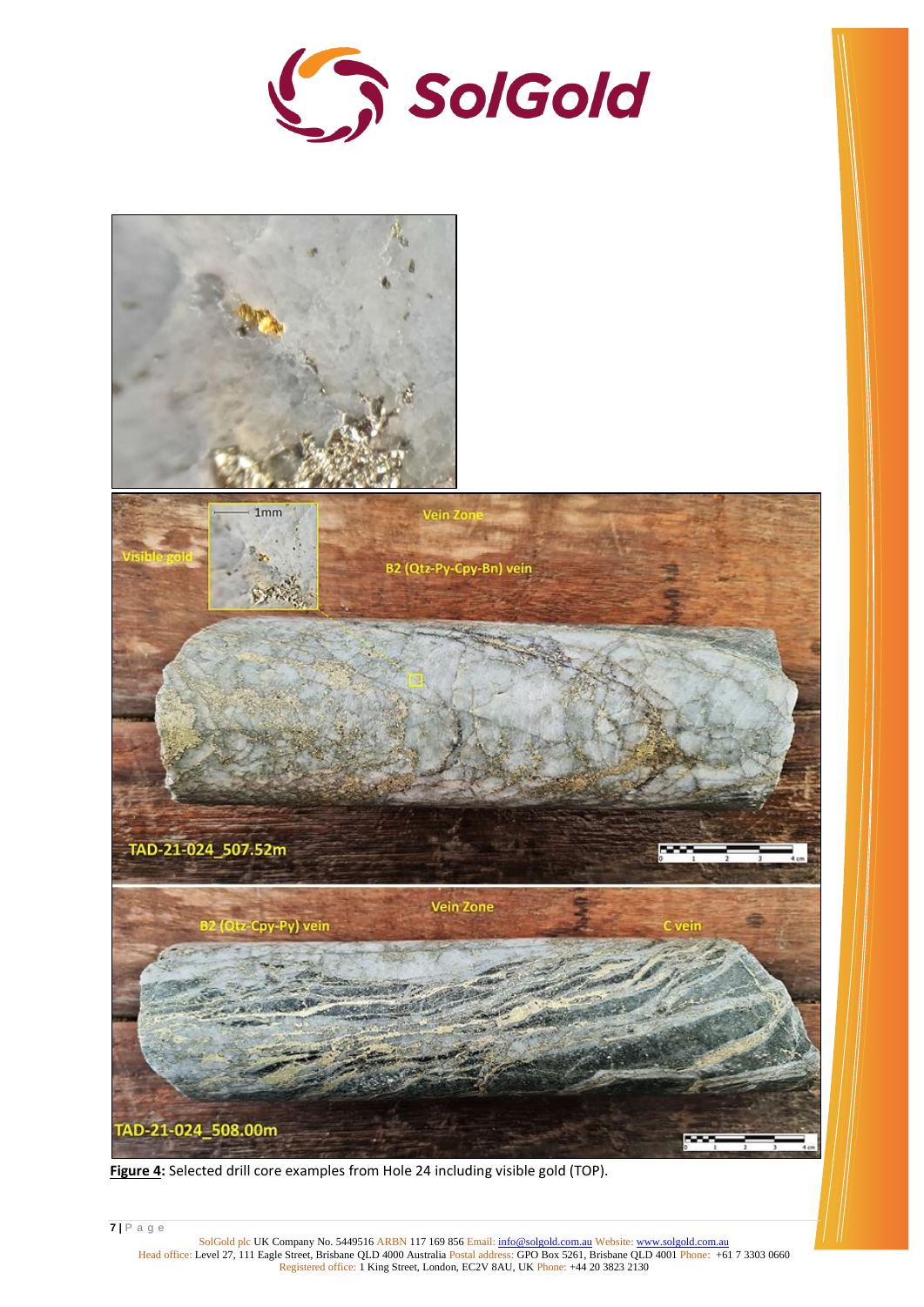

## **Qualified Person:**

Information in this report relating to the exploration results is based on data reviewed by Mr Jason Ward ((CP) B.Sc. Geol.), the Chief Geologist of the Company. Mr Ward is a Fellow of the Australasian Institute of Mining and Metallurgy, holds the designation FAusIMM (CP), and has in excess of 20 years' experience in mineral exploration and is a Qualified Person for the purposes of the relevant LSE and TSX Rules. Mr Ward consents to the inclusion of the information in the form and context in which it appears.

By order of the Board Dennis Wilkins Company Secretary

**CONTACTS**

**Dennis Wilkins** SolGold Plc (Company Secretary) [dwilkins@solgold.com.au](mailto:dwilkins@solgold.com.au)

**Ingo Hofmaier** SolGold Plc (GM – Project & Corporate Finance) [ihofmaier@solgold.com.au](mailto:ihofmaier@solgold.com.au)

**Fawzi Hanano** 

SolGold Plc (Investors / Media) [fhanano@solgold.com.au](mailto:fhanano@solgold.com.au) 

**Tel: +61 (0) 7 3303 0660**

**Tel: +44 (0) 20 3823 2130**

**Tel: +44 (0) 20 3823 2130**

Follow us on twitter **@SolGold\_plc**

Certain information contained in this announcement would have been deemed inside information.

# **ABOUT SOLGOLD**

SolGold is a leading resources company focussed on the discovery, definition and development of world-class copper and gold deposits. In 2018, SolGold's management team was recognised by the "Mines and Money" Forum as an example of excellence in the industry and continues to strive to deliver objectives efficiently and in the interests of shareholders. SolGold is aggressively exploring the length and breadth of this highly prospective and gold-rich section of the Andean Copper Belt which is currently responsible for c40% of global mined copper production.

The Company operates with transparency and in accordance with international best practices. SolGold is committed to delivering value to its shareholders, while simultaneously providing economic and social benefits to impacted communities, fostering a healthy and safe workplace and minimizing the environmental impact.

# *Dedicated stakeholders*

SolGold employs a staff of over 800 employees of whom 98% are Ecuadorean. This is expected to grow as the operations expand at Alpala, and in Ecuador generally. SolGold focusses its operations to be safe, reliable and environmentally responsible and maintains close relationships with its local communities. SolGold has engaged an increasingly skilled, refined and experienced team of geoscientists using state of the art geophysical and geochemical modelling applied to an extensive database to enable the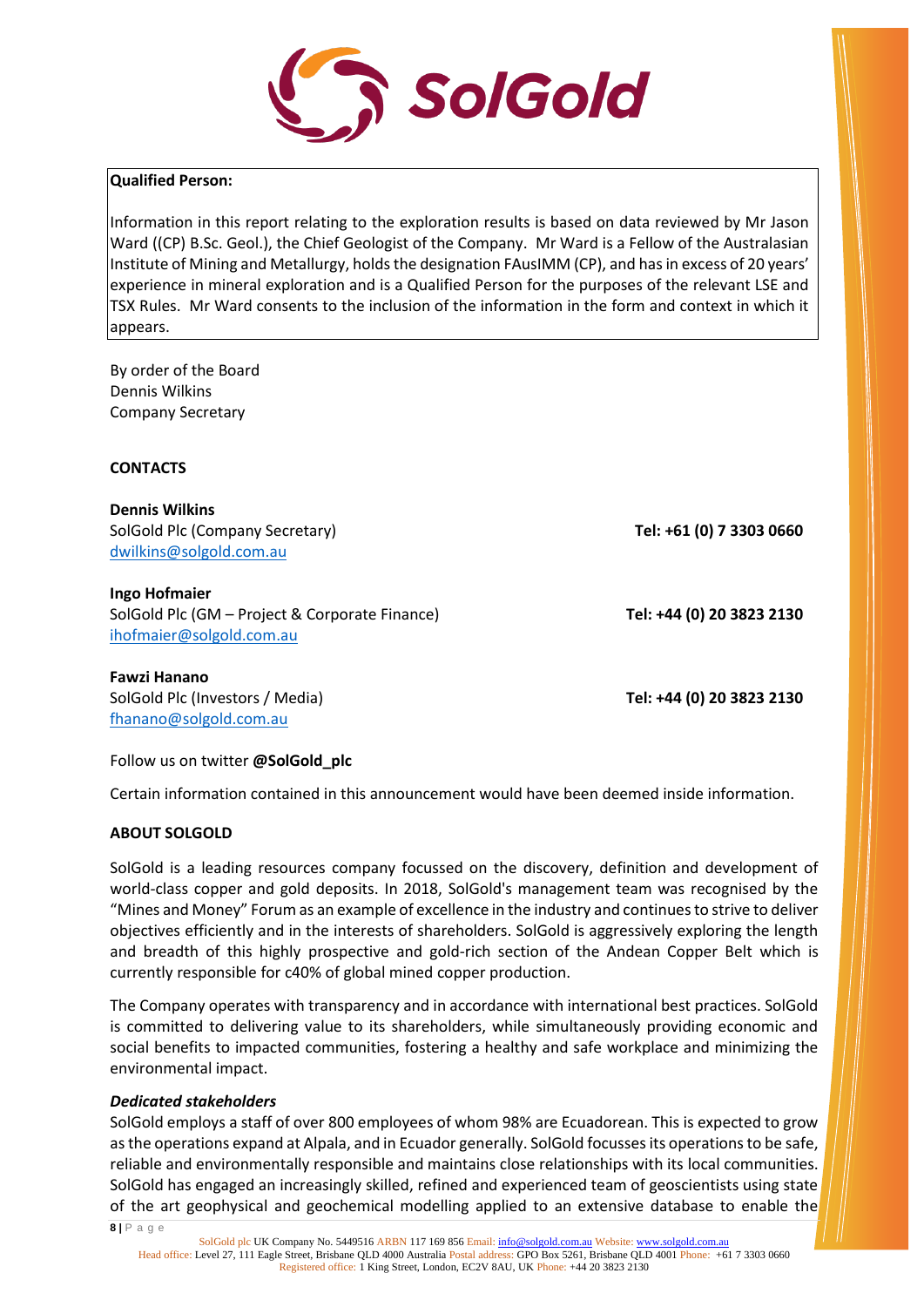

delivery of ore grade intersections from nearly every drill hole at Alpala. SolGold has over 80 geologists on the ground in Ecuador exploring for economic copper and gold deposits.

#### *About Cascabel and Alpala*

The Alpala deposit is the main target in the Cascabel concession, located on the northern section of the heavily endowed Andean Copper Belt, the entirety of which is renowned as the base for nearly half of the world's copper production. The project area hosts mineralisation of Eocene age, the same age as numerous Tier 1 deposits along the Andean Copper Belt in Chile and Peru to the south. The project base is located at Rocafuerte within the Cascabel concession in northern Ecuador, an approximately three-hour drive on sealed highway north of the capital Quito, close to water, power supply and Pacific ports.

Having fulfilled its earn-in requirements, SolGold is a registered shareholder with an unencumbered legal and beneficial 85% interest in ENSA (Exploraciones Novomining S.A.) which holds 100% of the Cascabel concession covering approximately  $50 \text{km}^2$ . The junior equity owner in ENSA is required to repay 15% of costs since SolGold's earn in was completed, from 90% of its share of distribution of earnings or dividends from ENSA or the Cascabel concession. It is also required to contribute to development or be diluted, and if its interest falls below 10%, it shall reduce to a 0.5% NSR royalty which SolGold may acquire for US\$3.5million.

#### *SolGold's Regional Exploration Drive*

SolGold is using its successful and cost-efficient blueprint established at Alpala, and Cascabel generally, to explore for additional world class copper and gold projects across Ecuador. SolGold is the largest and most active concessionaire in Ecuador.

The Company wholly owns four other subsidiaries active throughout the country that are now focussed on thirteen high priority gold and copper resource targets, several of which the Company believes have the potential, subject to resource definition and feasibility, to be developed in close succession or even on a more accelerated basis compared to Alpala.

SolGold is listed on the London Stock Exchange and Toronto Stock Exchange (LSE/TSX: SOLG). The Company has on issue a total of 2,293,816,433 fully paid ordinary shares and 105,125,000 share options.

### *Quality Assurance / Quality Control on Sample Collection, Security and Assaying*

SolGold operates according to its rigorous Quality Assurance and Quality Control (QA/QC) protocol, which is consistent with industry best practices.

Primary sample collection involves secure transport from SolGold's concessions in Ecuador, to the ALS certified sample preparation facility in Quito, Ecuador. Samples are then air freighted from Quito to the ALS certified laboratory in Lima, Peru where the assaying of drill core, channel samples, rock chips and soil samples is undertaken. SolGold utilises ALS certified laboratories in Canada and Australia for the analysis of metallurgical samples.

Samples are prepared and analysed using 100g 4-Acid digest ICP with MS finish for 48 elements on a 0.25g aliquot (ME-MS61). Laboratory performance is routinely monitored using umpire assays, check batches and inter-laboratory comparisons between ALS certified laboratory in Lima and the ACME certified laboratory in Cuenca, Ecuador.

In order to monitor the ongoing quality of its analytical database, SolGold's QA/QC protocol encompasses standard sampling methodologies, including the insertion of certified powder blanks, coarse chip blanks, standards, pulp duplicates and field duplicates. The blanks and standards are Certified Reference Materials supplied by Ore Research and Exploration, Australia.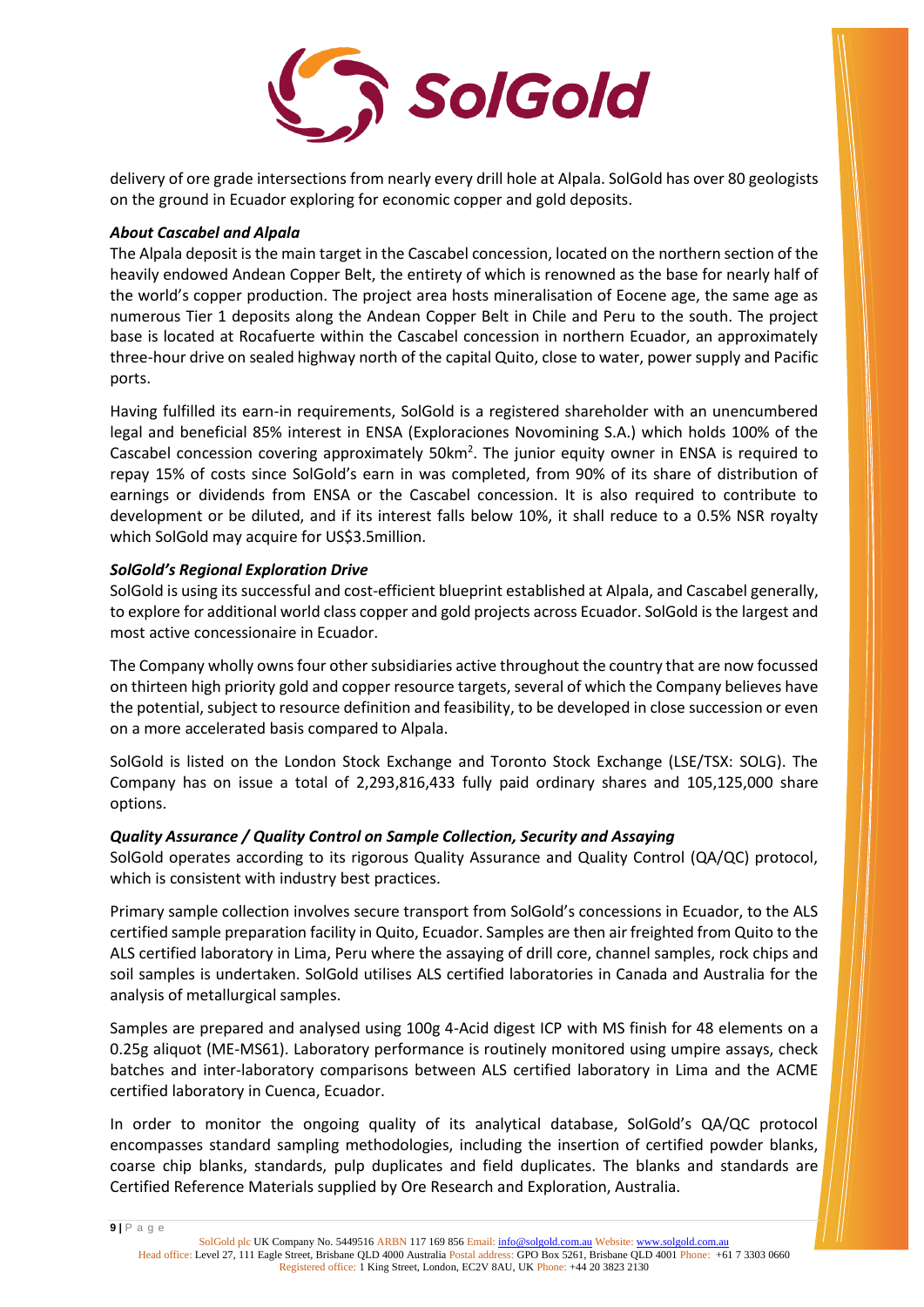

SolGold's QA/QC protocol also monitors the ongoing quality of its analytical database. The Company's protocol involves Independent data validation of the digital analytical database including search for sample overlaps, duplicate or absent samples as well as anomalous assay and survey results. These are routinely performed ahead of Mineral Resource Estimates and Feasibility Studies. No material QA/QC issues have been identified with respect to sample collection, security and assaying.

Reviews of the sample preparation, chain of custody, data security procedures and assaying methods used by SolGold confirm that they are consistent with industry best practices and all results stated in this announcement have passed SolGold's QA/QC protocol.

The data aggregation method for calculating Copper Equivalent (CuEq) for down-hole drilling intercepts and rock-saw channel sampling intervals are reported using copper equivalent (CuEq) cut-off grades with up to 10m internal dilution, excluding bridging to a single sample and with minimum intersection length of 50m.

Copper Equivalent is currently calculated (assuming 100% recovery of copper and gold) using a Gold Conversion Factor of 0.751 (CuEq = Cu + Au x 0.751), calculated from a current nominal copper price of US\$3.30/lb and a gold price of US\$1,700/oz.

**Se[e www.solgold.com.au](http://www.solgold.com.au/) for more information. Follow us on twitter @SolGold plc**

### **CAUTIONARY NOTICE**

News releases, presentations and public commentary made by SolGold plc (the "Company") and its Officers may contain certain statements and expressions of belief, expectation or opinion which are forward looking statements, and which relate, inter alia, to interpretations of exploration results to date and the Company's proposed strategy, plans and objectives or to the expectations or intentions of the Company's Directors, including the plan for developing the Project currently being studied as well as the expectations of the Company as to the forward price of copper. Such forward-looking and interpretative statements involve known and unknown risks, uncertainties and other important factors beyond the control of the Company that could cause the actual performance or achievements of the Company to be materially different from such interpretations and forward-looking statements.

Accordingly, the reader should not rely on any interpretations or forward-looking statements; and save as required by the exchange rules of the TSX and LSE or by applicable laws, the Company does not accept any obligation to disseminate any updates or revisions to such interpretations or forward-looking statements. The Company may reinterpret results to date as the status of its assets and projects changes with time expenditure, metals prices and other affecting circumstances.

This release may contain "forward-looking information" within the meaning of applicable Canadian securities legislation. Forward-looking information includes, but is not limited to, statements regarding the Company's plans for developing its properties. Generally, forward-looking information can be identified by the use of forward-looking terminology such as "plans", "expects" or "does not expect", "is expected", "budget", "scheduled", "estimates", "forecasts", "intends", "anticipates" or "does not anticipate", or "believes", or variations of such words and phrases or state that certain actions, events or results "may", "could", "would", "might" or "will be taken", "occur" or "be achieved".

Forward-looking information is subject to known and unknown risks, uncertainties and other factors that may cause the actual results, level of activity, performance or achievements of the Company to be materially different from those expressed or implied by such forward-looking information, including but not limited to: transaction risks; general business, economic, competitive, political and social uncertainties; future prices of mineral prices; accidents, labour disputes and shortages and other risks of the mining industry. Although the Company has attempted to identify important factors that could cause actual results to differ materially